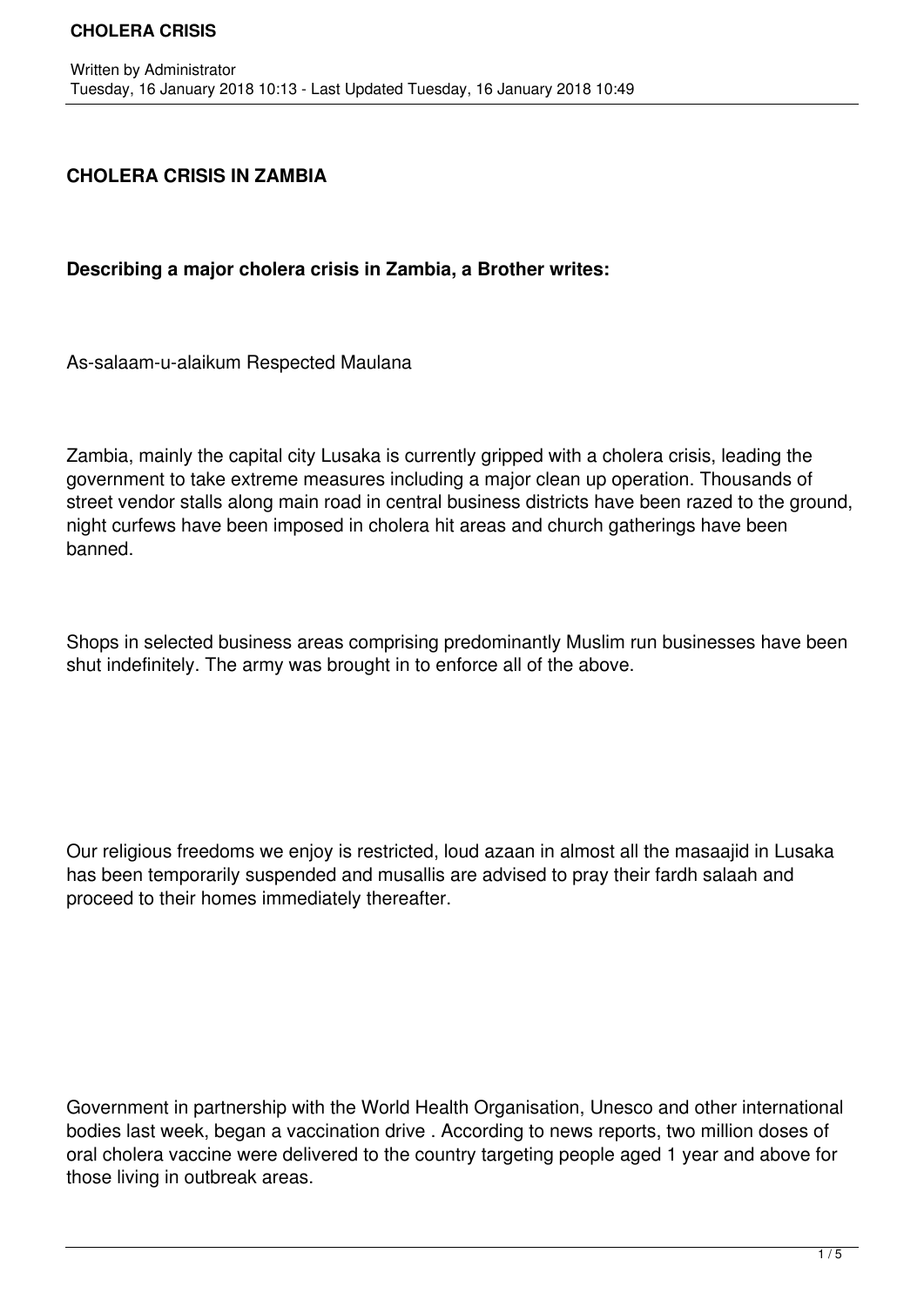An Indian Muslim owned company in conjunction with the Ministry of Health is in the forefront of the cholera fight contributing K2 000 000 (USD 200 000) worth of various cholera fighting material. Their total contribution is expected to reach USD 400 000 and above.

The company heavily uses the television media a to market its products. They have launched a TV advert broadcasting over national news, encouraging the masses to get themselves vaccinated.

Is this permissible? There has been public silence by the Ulama over the activities of the company.

JazakALLAH

 *(End of letter)*

**The crisis is indeed severe. May Allah Ta'ala save us from His** *Athaab***. Communal, national and universal disasters are all Punishments for the gross and flagrant transgressions of the people. When the point of no return is reached, the Divine Decree of Chastisement is instituted. Nothing will then help to ward it off. Regardless of the measures instituted to combat the crisis- the Punishment – it will run its divinely ordained course. Nothing can ever thwart Allah's**  *Athaab.*

**Due to gross deficiency of Imaan being the consequence of the deluge of fisq, fujoor and**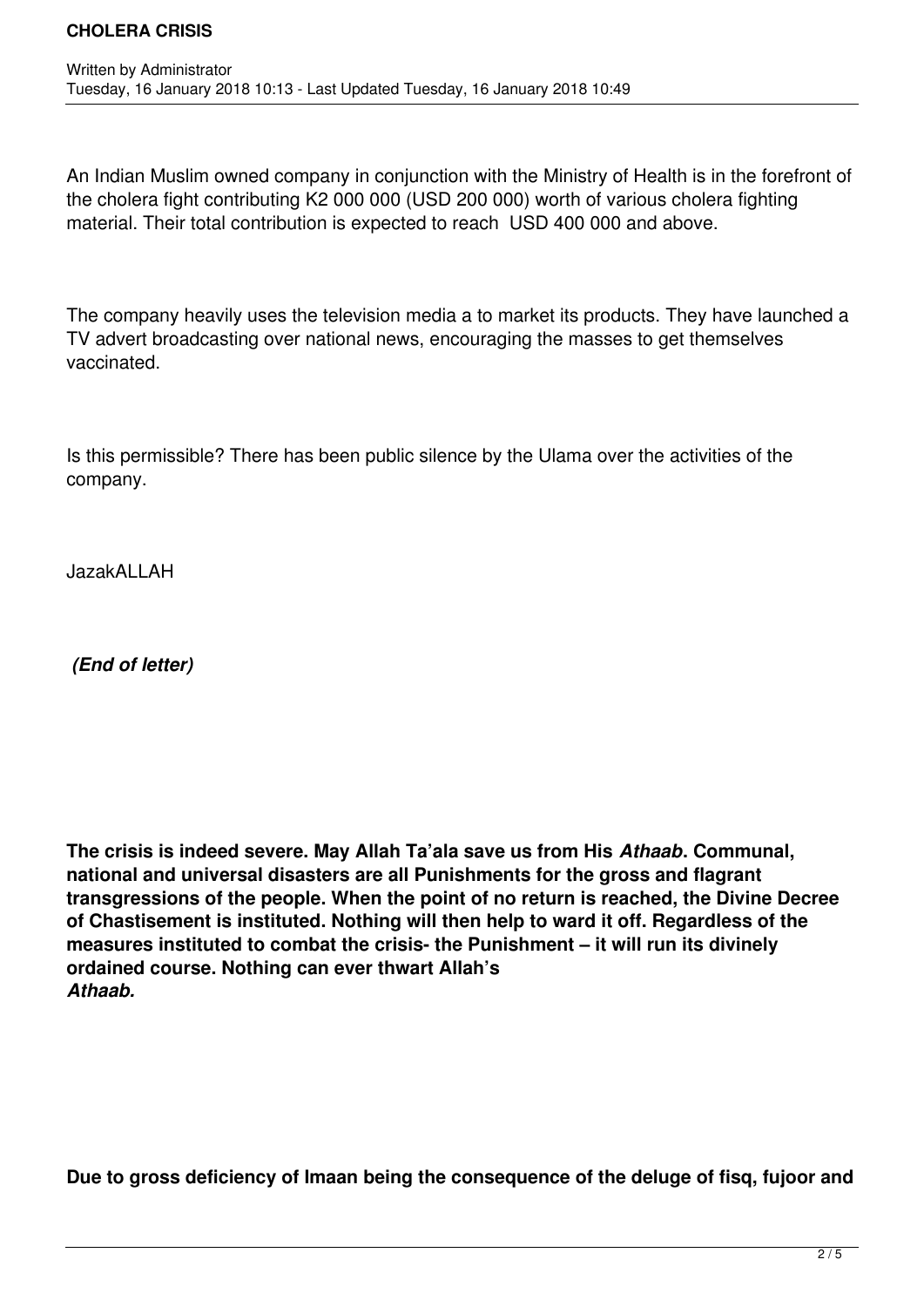## **CHOLERA CRISIS**

kufr in which Muslims<sup>[]</sup> are wallowing,<sup>[]</sup> they are a major contributive factor for universal *(aam) Athaab.*  **The solution for such calamities, prescribed by Islam is only**  *Istighfaar (Repentance)*  **in abundance.**

*Istighfaar* **in this context is not restricted to verbal utterances and professions of repentance. The Shar'i concept of** *Istighfaar* **consists of**

- **Genuine heartfelt regret for** *sins*
- **To pledge to Allah Ta'ala never to return to the acts of sin and transgression**
- **Abundance of verbal profession of** *Istighfar, Tasbeeh and Dua.*

**Since an epidemic/plague is a Divine Punishment, the solution is nothing other than** *Inaa bat ilallaah,* 

**i.e. to turn to Allah Ta'ala as explained above.**

**As long as the authorities do not prohibit Musjid attendances, it will remain Waajib to perform Salaat with Jamaa't in the Musaajid.**

**Curtailment of religious freedom is generally the consequence of Muslims themselves not observing the injunctions of the Deen in the way commanded by the Shariah. The consequence of abandonment of the commands of the Shariah or the extreme lethargy of Muslims shown to the Deen is curtailment of religious freedom imposed by the kuffaar authorities. The Musaajid, all over the world, are generally empty for the five daily Fardh**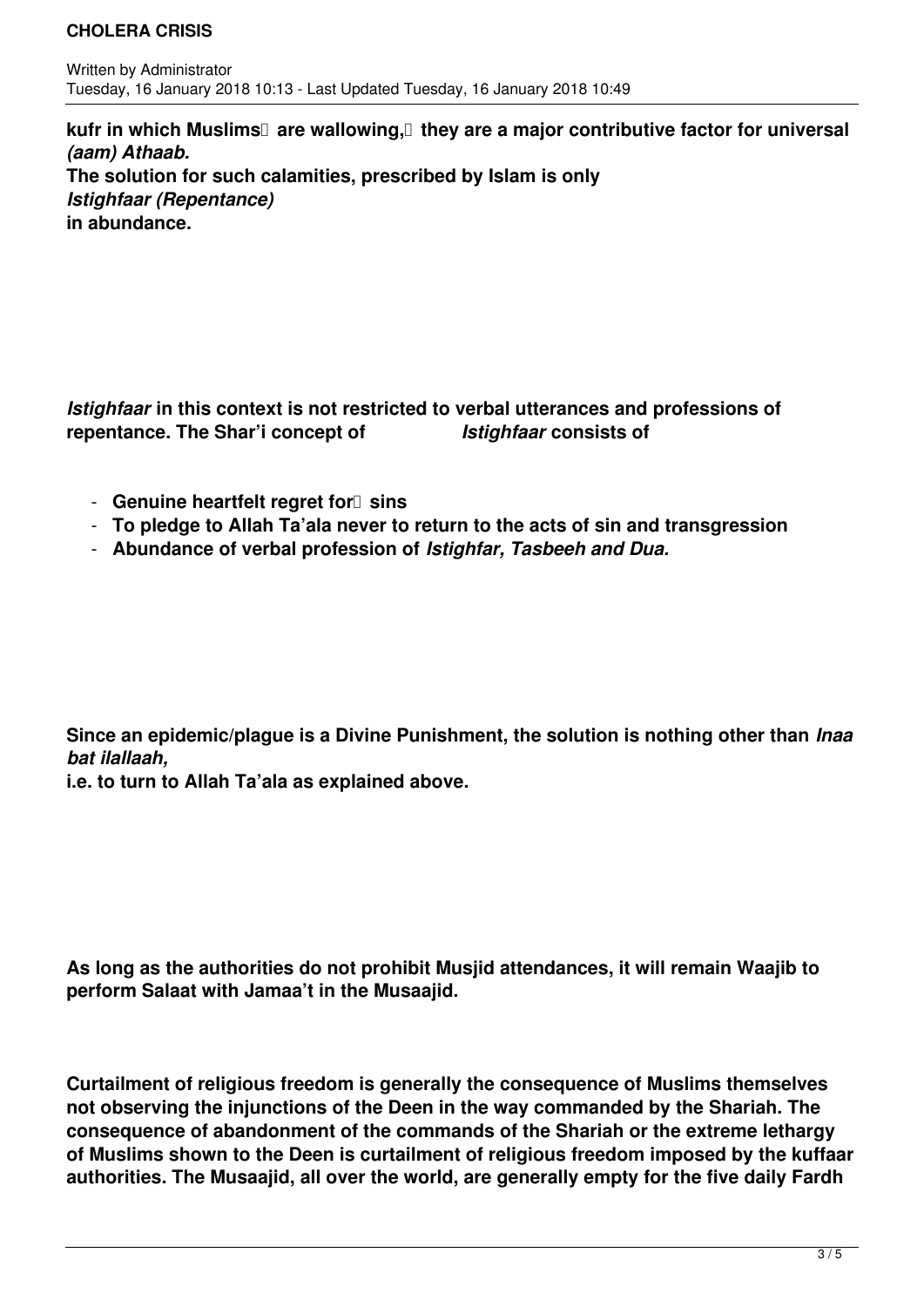**Salaat. The few attending the Salaat in the Musaajid do not constitute a barometer for** understanding the gross neglect, in fact abandonment, of this **II most important fundamental of Islam.** 

**The consequence of leaving the Musaajid empty is the Curses of the Musaajid. This is confirmed in the Hadith of Rasulullah (Sallallahu alayhi wasallam). Gross neglect of Salaat is only one facet of gross and flagrant transgression which has become the lifestyle of Muslims. If Muslims do not heed the Signs of Allah Ta'ala, greater** *Athaab* **will follow. In this regard, the Qur'aan Majeed states:**

 *"We shall most certainly give them to taste of the lesser punishment, not the greater punishment, for perhaps they will return (to the Path of Rectitude and Obedience)."*

**Muslims should fill their homes with** *Ibaadat (worship) and Taa-at (obedience).* **Get rid of the filth of televisions and cellphone pornography in which the greater segment of the community is involved. Get rid of all pictures of animate objects which pollute the homes. Abandon all merrymaking functions and introduce the simplicity of the Sunnah in all spheres of life.**

**If the company mentioned in the letter is Muslim, they should understand that their participation in the programme is not permissible. If they are not compelled by the government, they should not participate in the haraam kuffaar programmes. The Islamic programme is only** *Inaabat Ilallaah.*